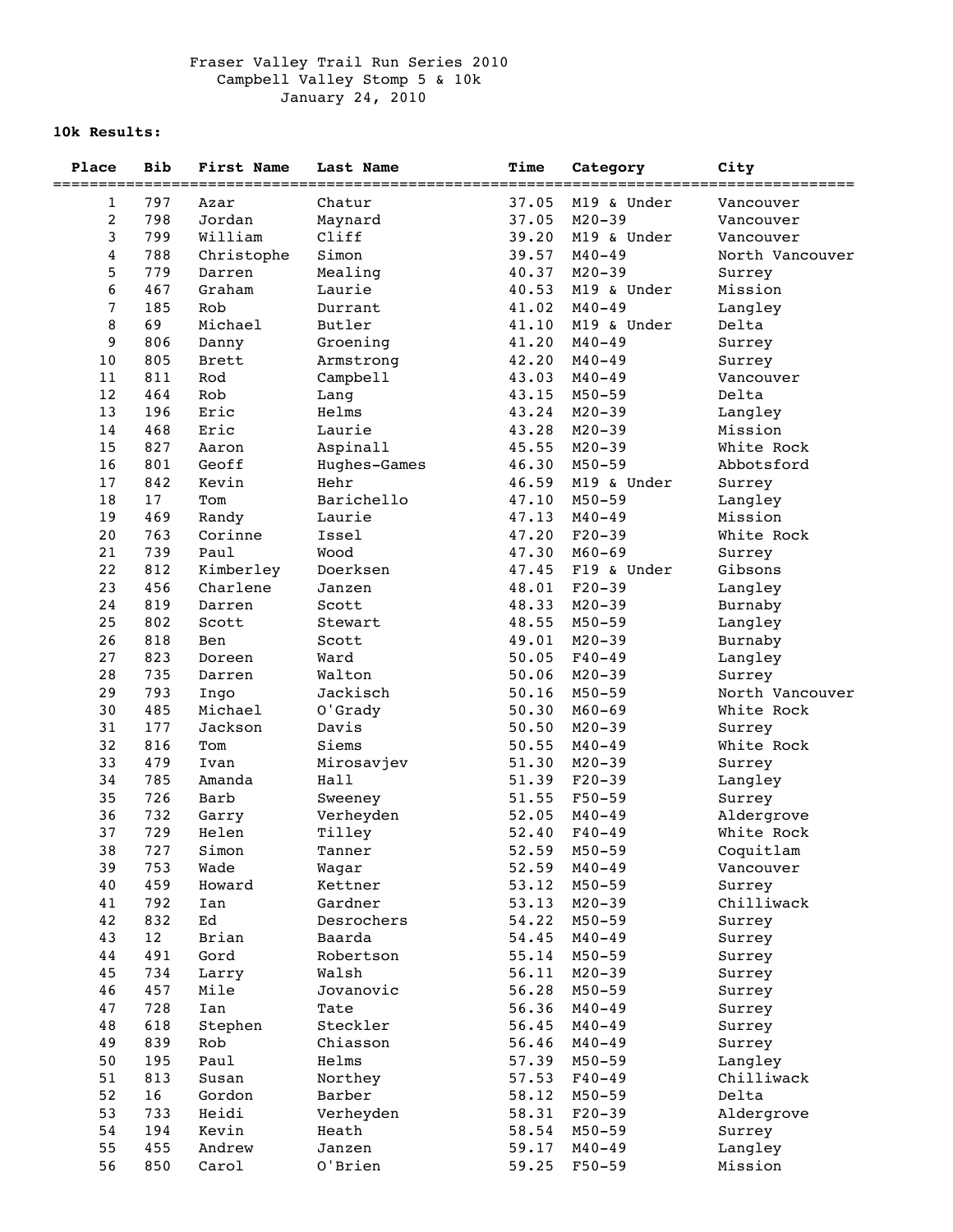| 57  | 830 | Philip        | Cilliers         | 59.45 | $M50 - 59$ | Surrey         |
|-----|-----|---------------|------------------|-------|------------|----------------|
| 58  | 858 | Wilson        | Tsui             | 60.39 | $M40 - 49$ | Coquitlam      |
| 59  | 190 | William       | George           | 60.50 | $M70+$     | Abbotsford     |
| 60  | 833 | Angela        | Tivy             | 60.52 | $F20-39$   | Langley        |
| 61  | 737 | Rick          | Williams         | 61.14 | $M60 - 69$ | Langley        |
| 62  | 751 | Lana          | Wick             | 61.25 | $F40 - 49$ | Surrey         |
| 63  | 754 | Mary          | Betts            | 61.26 | $F50 - 59$ | Surrey         |
| 64  | 757 | Kay           | Simpson          | 61.26 | $F20-39$   | Surrey         |
| 65  | 744 | Bob           | Burnett          | 61.27 | $M60 - 69$ | Surrey         |
| 66  | 461 | Rita          | Klassen          | 61.40 | $F20-39$   | Langley        |
| 67  | 500 | Shalagh       | Speilman         | 61.40 | $F20-39$   | Langley        |
| 68  | 782 | Anne          | Tanner           | 61.56 | $F50 - 59$ | Coquitlam      |
| 69  | 849 | Patrick       | Charron          | 62.20 | $M20 - 39$ | Surrey         |
| 70  | 750 | Jacqueline    | Clarke           | 62.28 | $F20-39$   | Surrey         |
| 71  | 473 | Louisa        | Lorimer          | 62.33 | $F50 - 59$ | White Rock     |
| 72  | 743 | Sheilagh      | Wubs             | 62.45 | $F40 - 49$ | Surrey         |
| 73  | 19  | Shelley       | Cameron          | 62.57 | $F40 - 49$ | Langley        |
| 74  | 752 | Cindylee      | Wagar            | 62.59 | $F40 - 49$ | Vancouver      |
| 75  | 11  | Jasbir        | Atwal            | 63.30 | $F50 - 59$ | Delta          |
| 76  | 484 | Frances       | O'Grady          | 63.45 | $F60 - 69$ | White Rock     |
| 77  | 454 | Lisa          | Hughes           | 64.29 | $F40 - 49$ | Surrey         |
| 78  | 730 | Don           | Tough            | 64.33 | $M50 - 59$ | Surrey         |
| 79  | 9   | Cheryl        | Abbot            | 64.43 | $F20-39$   | Langley        |
| 80  | 740 | Sandy         | Wyndham          | 64.59 | $F60 - 69$ | Surrey         |
| 81  | 859 | Fisnik        | Preniqi          | 65.14 | $M20 - 39$ | Vancouver      |
| 82  | 761 | Greg          | Forbes-King      | 65.23 | $M50 - 59$ | Surrey         |
| 83  | 725 | Leah          | Strange          | 65.49 | $F40 - 49$ | Surrey         |
| 84  | 490 | Nicole        | Robert-Mortinmen | 65.49 | $F50 - 59$ | Bridge Lake    |
| 85  | 198 | Jennifer      | Hiebert          | 66.10 | $F50 - 59$ | Coquitlam      |
| 86  | 18  | Danny         | Burggraeve       | 66.17 | $M50 - 59$ | Port Coquitlam |
| 87  | 489 | <b>Brenda</b> | Prokopich        | 66.29 | $F40 - 49$ | Surrey         |
| 88  | 825 | Bianca        | Langrick         | 66.35 | $F20-39$   | Vancouver      |
| 89  | 871 | Melanie       | Chernoff         | 67.37 | $F20-39$   | Langley        |
| 90  | 181 | Ben           | Dobranowski      | 68.01 | $M50 - 59$ | Surrey         |
| 91  | 10  | Shuri         | Allinott         | 68.20 | $F50 - 59$ | Langley        |
| 92  | 200 | Kim           | Hosler           | 70.01 | $F40 - 49$ | Langley        |
| 93  | 764 | Tania         | Lesurf           | 71.06 | $F20-39$   | Mission        |
| 94  | 795 | Lynn          | Robertson        | 71.06 | $F50 - 59$ | Surrey         |
| 95  | 765 | Michelle      | Johnston         | 71.07 | $F20-39$   | Abbotsford     |
| 96  | 175 | Rob           | Daniel           | 71.26 | $M70+$     | Burnaby        |
| 97  | 649 | Frances       | Steinfeld        | 71.54 | $F70+$     | Aldergrove     |
| 98  | 850 | Rose          | Chen             | 73.05 | $F50 - 59$ | Surrey         |
| 99  | 453 | Raiman        | Howlett          | 73.15 | $M70+$     | White Rock     |
| 100 | 497 | Adriana       | Scuka            | 73.23 | $F40 - 49$ | Abbotsford     |
| 101 | 866 | Jack          | Chernoff         | 73.58 | $M60 - 69$ | Surrey         |
| 102 | 462 | Melanie       | Laird            | 74.21 | $F40 - 49$ | Langley        |
| 103 | 466 | Tracy         | Laurie           | 75.34 | $F40 - 49$ | Mission        |
| 104 | 758 | Joelle        | Johnson          | 85.33 | $F20-39$   | Surrey         |
| 105 | 766 | Amanada       | Hoogland         | 89.37 | $F20-39$   | Abbotsford     |

## **5K Results**

| Place | <b>Bib</b> | First Name | Last Name  | Time  | Category    | City       |
|-------|------------|------------|------------|-------|-------------|------------|
|       | 836        | Christian  | Gravel     | 17.55 | M19 & Under | Vancouver  |
| 2     | 787        | Stan       | Jang       | 18.23 | $M40 - 49$  | Vancouver  |
| 3     | 875        | Aaron      | Dalby      | 20.40 | $M20 - 39$  | Delta      |
| 4     | 780        | Jack       | Williams   | 20.48 | M19 & Under | White Rock |
| 5     | 781        | Patrick    | Riddell    | 20.54 | M19 & Under | Richmond   |
| 6     | 800        | Joe        | Balderston | 21.28 | M19 & Under | Vancouver  |
| 7     | 807        | Geoff      | McKay      | 21.30 | $M20 - 39$  | Surrey     |
| 8     | 784        | Raffi      | Antepyan   | 21.34 | $M50 - 59$  | Coquitlam  |
| 9     | 486        | Michele    | Okazaki    | 21.35 | $F40 - 49$  | Langley    |
| 10    | 814        | Christine  | Wall       | 23.27 | F19 & Under | Abbotsford |
| 11    | 834        | Aaron      | Douglas    | 24.40 | $M20 - 39$  | White Rock |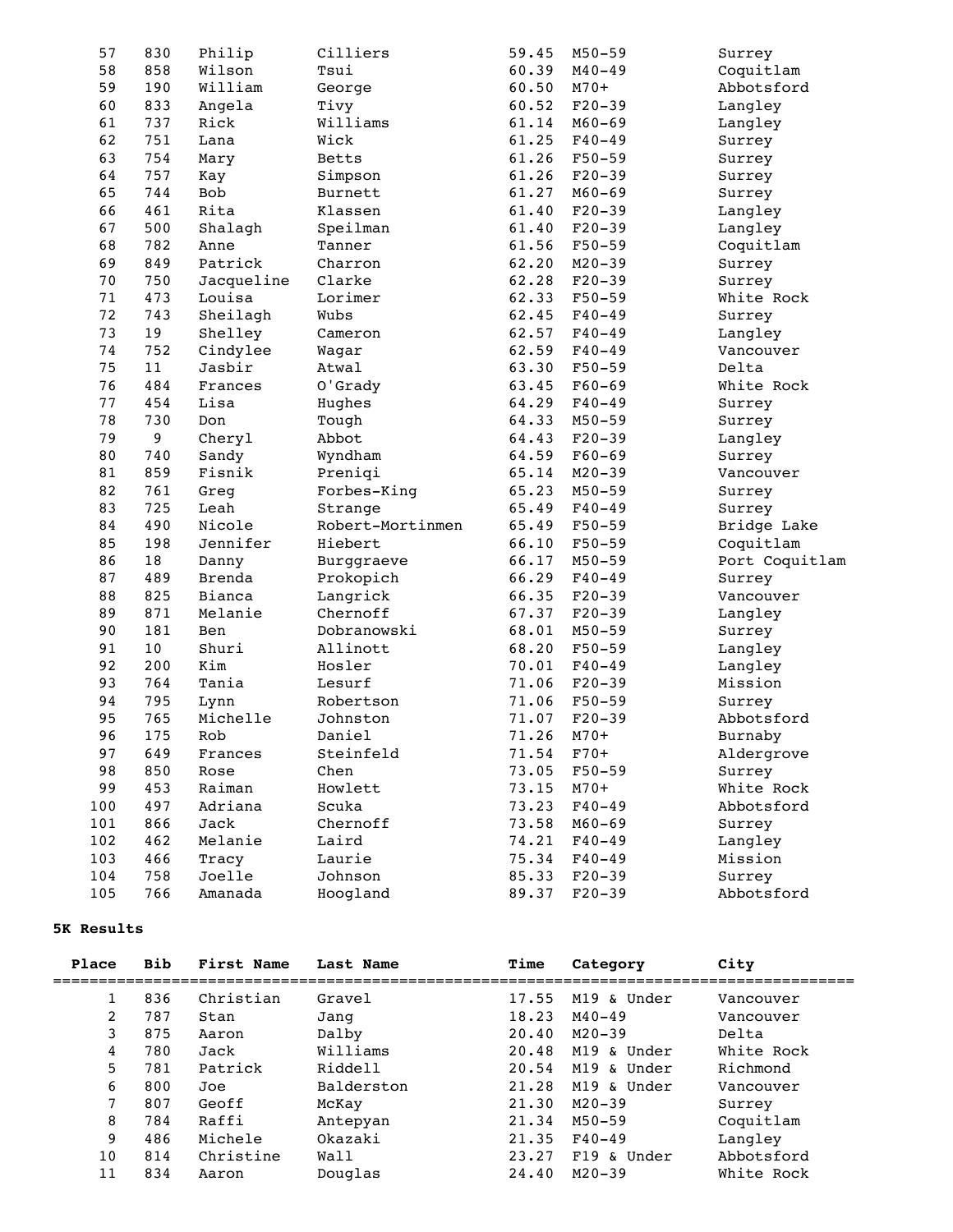| 12       | 191        | Krista                     | Gilbert            | 25.07          | $F40 - 49$               | Surrey               |
|----------|------------|----------------------------|--------------------|----------------|--------------------------|----------------------|
| 13       | 499        | Don                        | Sparks             | 25.19          | $M40 - 49$               | Surrey               |
| 14       | 796        | Amy                        | McKay              | 25.22          | $F20-39$                 | North Vancouver      |
| 15       | 821        | Vernette                   | Bot                | 26.21          | $F40 - 49$               | Langley              |
| 16       | 180        | Donna                      | Denny              | 26.22          | $F40 - 49$               | Surrey               |
| 17       | 810        | Tracy Kim                  | Campbell           | 26.40          | $F40 - 49$               | Vancouver            |
| 18       | 831        | Andrew                     | <b>Brink</b>       | 27.23          | $M40 - 49$               | Surrey               |
| 19       | 756        | Chris                      | Veslemes           | 27.25          | $M20 - 39$               | Surrey               |
| 20       | 494        | Chris                      | Scott              | 27.28          | $M20 - 39$               | Surrey               |
| 21       | 808        | Julia                      | Angelopoulas       | 27.34          | $F20-39$                 | Surrey               |
| 22       | 199        | Paula                      | Hillier            | 27.45          | $F50 - 59$               | Langley              |
| 23       | 487        | Dave                       | Palmer             | 28.05          | $M60 - 69$               | Langley              |
| 24       | 857        | Scott                      | Abbot              | 28.05          | $M40 - 49$               | Langley              |
| 25       | 790        | Brian                      | Parkinson          | 28.06          | $M60 - 69$               |                      |
| 26       | 14         | Allan                      |                    | 28.53          | $M50 - 59$               | Langley              |
|          |            |                            | Bailey             |                |                          | Surrey               |
| 27       | 826        | Jeff                       | Dallin             | 29.15          | $M20 - 39$               | Surrey               |
| 28       | 846        | Paul                       | Hexter             | 29.30          | $M20 - 39$               | Surrey               |
| 29       | 828        | Sean                       | Peach              | 29.31          | $M20 - 39$               | Surrey               |
| 30       | 495        | Aurora                     | Scott              | 29.42          | $F20-39$                 | Surrey               |
| 31       | 791        | Guy                        | Demong             | 29.50          | $M20 - 39$               | North Vancouver      |
| 32       | 747        | Mark                       | Friesen            | 29.56          | $M20 - 39$               | Surrey               |
| 33       | 186        | Susan                      | Eaton              | 30.06          | $F40 - 49$               | Abbotsford           |
| 34       | 789        | Sasha                      | Demong             | 30.15          | $F20-39$                 | North Vancouver      |
| 35       | 755        | Fiona                      | Findlay            | 31.01          | $F20-39$                 | Surrey               |
| 36       | 724        | James                      | Strachan           | 31.07          | $M40 - 49$               | White Rock           |
| 37       | 189        | Heather                    | Friesen            | 31.12          | $F20-39$                 | Surrey               |
| 38       | 465        | Jay                        | Lathay             | 31.12          | $F20-39$                 | West Vancouver       |
| 39       | 822        | Nicole                     | DeGiusti           | 31.18          | $F20-39$                 | Langley              |
| 40       | 838        | Janis                      | <b>Brunke</b>      | 31.25          | $F20-39$                 | Langley              |
| 41       | 809        | Nicole                     | Angelopoulas       | 31.33          | $F20-39$                 | Surrey               |
| 42       | 184        | Mike                       | Doyle              | 31.39          | $M40 - 49$               | Aldergrove           |
| 43       | 835        | Petter                     | Tilley             | 31.40          | $M50 - 59$               | White Rock           |
|          |            |                            |                    |                |                          |                      |
|          |            |                            |                    |                |                          |                      |
| 44       | 178        | Carolyn                    | Dechaux            | 31.47          | $F40 - 49$               | Langley              |
| 45       | 471        | Danielle                   | Lespinay           | 31.47          | F19 & Under              | Langley              |
| 46       | 783        | Julie                      | Lambert            | 31.53          | $F20-39$                 | Port Moody           |
| 47       | 470        | Annette                    | Lefebvre           | 32.05          | $F50 - 59$               | Port Coquitlam       |
| 48       | 841        | Diane                      | Dent               | 32.05          | $F50 - 59$               | Surrey               |
| 49       | 179        | Dave                       | Dechaux            | 32.35          | $M40 - 49$               | Langley              |
| 50       | 738        | Larry                      | Wong               | 32.47          | $M40 - 49$               | Surrey               |
| 51       | 837        | Hendricka                  | <b>Brunke</b>      | 32.57          | $F50 - 59$               | Langley              |
| 52       | 451        | Terri                      | Hough              | 33.32          | $F40 - 49$               | Surrey               |
| 53       | 844        | Melissa                    | Rogerson           | 33.32          | $F20-39$                 | Surrey               |
| 54       | 872        | Curtis                     | Christopherson     | 33.32          | $M20 - 39$               | Surrey               |
| 55       | 874        | Carol                      | Crossen            | 33.32          | $F40 - 49$               | Surrey               |
| 56       | 477        | Millie                     | McKinnon           | 33.56          | $F40 - 49$               | Langley              |
| 57       | 759        | Matthew                    | Kiselback          | 34.01          | $M20 - 39$               | Surrey               |
| 58       | 845        | Kim                        | Hexter             | 34.48          | $F20-39$                 | Surrey               |
| 59       | 85         | Shelley                    | Carse              | 35.01          | $F40 - 49$               | Surrey               |
| 60       | 496        | Nadine                     | Scott              | 35.01          | $F20-39$                 | Delta                |
| 61       | 458        | Pam                        | Kemps              | 35.17          | $F40 - 49$               | Langley              |
| 62       | 840        | Tom                        | Dent               | 35.42          | $M40 - 49$               | Surrey               |
| 63       | 854        | Mark                       | Chu                | 36.01          | $M40 - 49$               | Burnaby              |
| 64       | 829        |                            |                    | 36.04          | $F20-39$                 |                      |
|          |            | $\ensuremath{\text{Erin}}$ | Farquhar           |                |                          | Surrey<br>Richmond   |
| 65       | 483        | Sandra                     | Nissen             | 36.07          | $F40 - 49$               |                      |
| 66       | 794        | Debbie                     | Tablotney          | 36.12          | $F50 - 59$               | Richmond             |
| 67       | 815        | Jovana                     | Bosilvcic          | 36.15          | $F20-39$                 | New Westminster      |
| 68       | 873        | Terri                      | Costello           | 36.16          | $F60 - 69$               | Surrey               |
| 69       | 492        | Bridie                     | Robson             | 36.19          | $F40 - 49$               | Langley              |
| 70       | 650        | Kim                        | Stepto             | 36.20          | $F40 - 49$               | Langley              |
| 71       | 460        | Coral                      | Kettner            | 36.21          | $F40 - 49$               | Surrey               |
| 72       | 824        | Roxane                     | Brown              | 36.29          | $F40 - 49$               | Surrey               |
| 73       | 843        | Sharon                     | Yap-Chung          | 36.39          | $F40 - 49$               | Surrey               |
| 74       | 731        | Ross                       | Treadgold          | 37.40          | $M50 - 59$               | Surrey               |
| 75<br>76 | 856<br>853 | Cory<br>Regina             | McDonald<br>Wilken | 37.40<br>37.45 | $M20 - 39$<br>$F40 - 49$ | Burnaby<br>Vancouver |